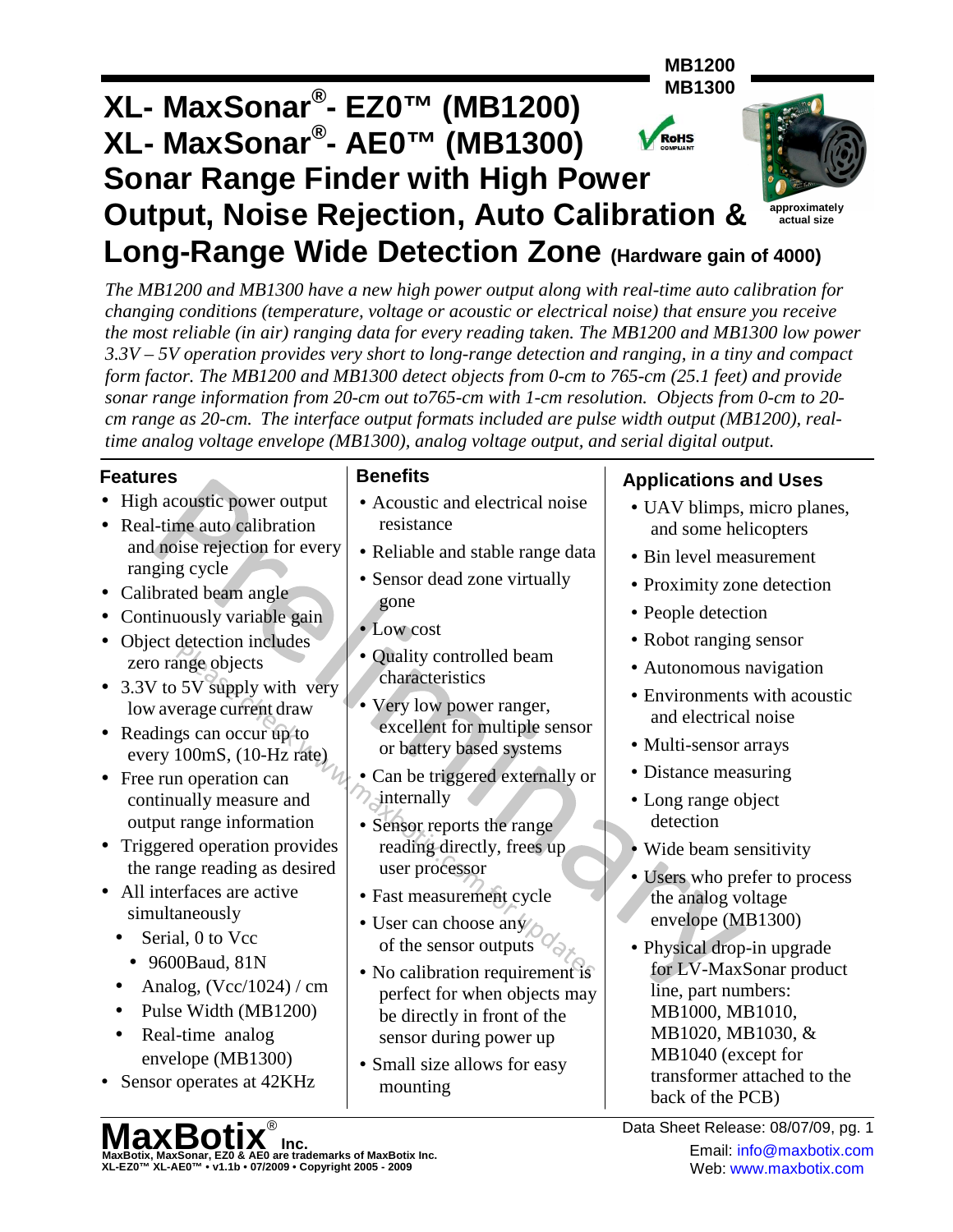#### **MB1200 & MB1300 Pin Out**

- **Pin 1 -** Leave open (or high) for serial output on the Pin 5 output. When Pin 1 is held low the Pin 5 output sends a pulse (instead of serial data), suitable for low noise chaining.
- **Pin 2 -** MB1200 (PW) This pin outputs a pulse width representation of range. To calculate distance, use the scale factor of 58uS per cm. MB1300 (AE) This pin outputs the analog voltage envelope of the acoustic wave form.
- **Pin 3 -** (AN) This pin outputs analog voltage with a scaling factor of (Vcc/1024) per cm. A supply of 5V yields ~4.9mV/cm., and 3.3V yields  $\sim$ 3.2mV/cm. Hardware limits the maximum reported range on this output to ~700 cm at 5V and ~600 cm at 3.3V. The output is buffered and corresponds to the most recent range data.
- **Pin 4 -** (RX) This pin is internally pulled high. The MB1200 &MB1300 will continually measure range and output if the pin is left unconnected or held high. If held low the MB1200 &MB1300 will stop ranging. Bring high 20uS or more for range reading.
- **Pin 5 -** (TX) When Pin 1 is open or held high, the Pin 5 output delivers asynchronous serial with an RS232 format, except voltages are 0-Vcc. The output is an ASCII capital "R", followed by three ASCII character digits representing the range in centimeters up to a maximum of 765, followed by a carriage return (ASCII 13). The baud rate is 9600, 8 bits, no parity, with one stop bit. Although the voltage of 0-Vcc is outside the RS232 standard, most RS232 devices have sufficient margin to read 0- Vcc serial data. If standard voltage level RS232 is desired, invert, and connect an RS232 converter such as a MAX232.

When Pin 1 is held low, the Pin 5 output sends a single pulse, suitable for low noise chaining (no serial data).

- **V+** Operates on 3.3V 5V. The average (and peak) current draw for 3.3V operation is 2.1mA (50mA peak) and at 5V operation is 3.4mA (100mA peak) respectively. Peak current is used during sonar pulse transmit.
- **GND** Return for the DC power supply. GND (& V+) must be ripple and noise free for best operation.

#### **MB1200 & MB1300 Real-time Operation & Timing**

175mS after power-up, the XL-MaxSonar® is ready to begin ranging. If Pin-4 is left open or held high (20uS or greater), the sensor will take a range reading. The XL-MaxSonar® checks Pin-4 at the end of every cycle. Range data can be acquired once every 99mS. Each 99mS period starts by Pin-4 being high or open, after which the XL-MaxSonar® calibrates and calculates for 20.5mS, and after which, thirteen 42KHz waves are sent. Then for the MB1200, the pulse width (PW) Pin-2 is set high and when an object is detected the PW pin is pulled low, yet the PW pin can be held high for up to 44.4mS (i.e. 58uS \* 765cm) if no target is detected. (The most accurate range data presented to the user is taken from the PW output of the MB1200 product.) For the MB1300 with analog envelop output, Pin-2 will show the real-time signal return information of the analog waveform. The remainder of the 99mS time (less 4.7mS) is spent adjusting the analog voltage to the correct level, (and allowing the high acoustic power to dissipate). During the last 4.7mS, the serial data is sent.

#### **MB1200 & MB1300 Real-time Auto Calibration**

Each time after the XL-MaxSonar® takes a range reading it calibrates itself. The sensor then uses this data to range objects. If the temperature, humidity, or applied voltage changes during sensor operation, the sensor will continue to function normally. The sensor does not apply compensation for the speed of sound change verses temperature to any range readings.



#### The sensor functions using active components consisting of an LM324 and PIC16F690, together with a variety of other components. The schematic is shown to provide the user with detailed connection information.

**MB1200**



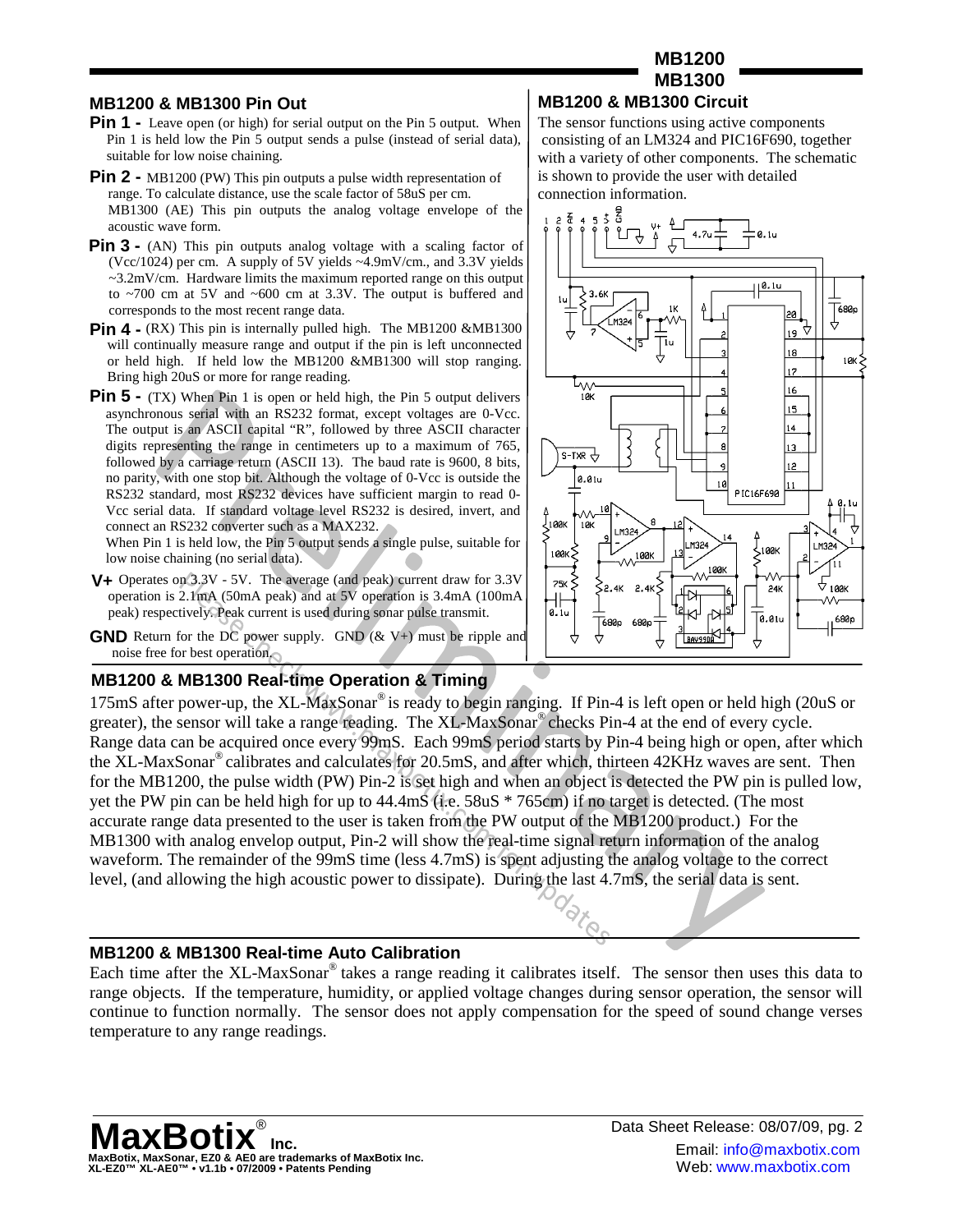**MB1200 MB1300**

#### **MB1200 & MB1300 Real-time Noise Rejection**

While the XL-MaxSonar<sup>®</sup> is designed to operate in the presence of noise, best operation is obtained when noise strength is low and desired signal strength is high. Hence, the user is encouraged to mount the sensor in such a way that minimizes outside acoustic noise pickup. In addition, keep the DC power to the sensor free of noise. This will let the sensor deal with noise issues outside of the users direct control (in general, the sensor will still function well even if these things are ignored). Users are encouraged to test the sensor in their application to verify usability.

For every ranging cycle, individual filtering for that specific cycle is applied. In general, noise from regularly occurring periodic noise sources such as motors, fans, vibration, etc., will not falsely be detected as an object. This holds true even if the periodic noise increases or decreases (such as might occur in engine throttling or an increase/decrease of wind movement over the sensor). Even so, it is possible for sharp non-periodic noise sources to cause false target detection. In addition, \*(because of dynamic range and signal to noise physics,) as the noise level increases, at first only small targets might be missed, but if noise increases to very high levels, it is likely that even large targets will be missed.

\*HINT: In high noise environments, if needed, use 5V power to keep acoustic signal power high.

#### **MB1200 & MB1300 Beam Characteristics**

The MB1200 and MB1300 have a wide and long sensitive beam that offers excellent detection of objects and people. The MB1200 and MB1300 balances the detection of objects and people with minimal side-lobes. Sample results for measured beam patterns are shown to the right on a 30-cm grid. The detection pattern is shown for dowels of varying diameters that are place in front of the sensor;



- (B) 2.54-cm (1-inch) diameter dowel,
- (C) 8.89-cm (3.5-inch) diameter dowel,



 $\overline{C}$ 

#### **MB1200 & MB1300 Mechanical Dimensions**